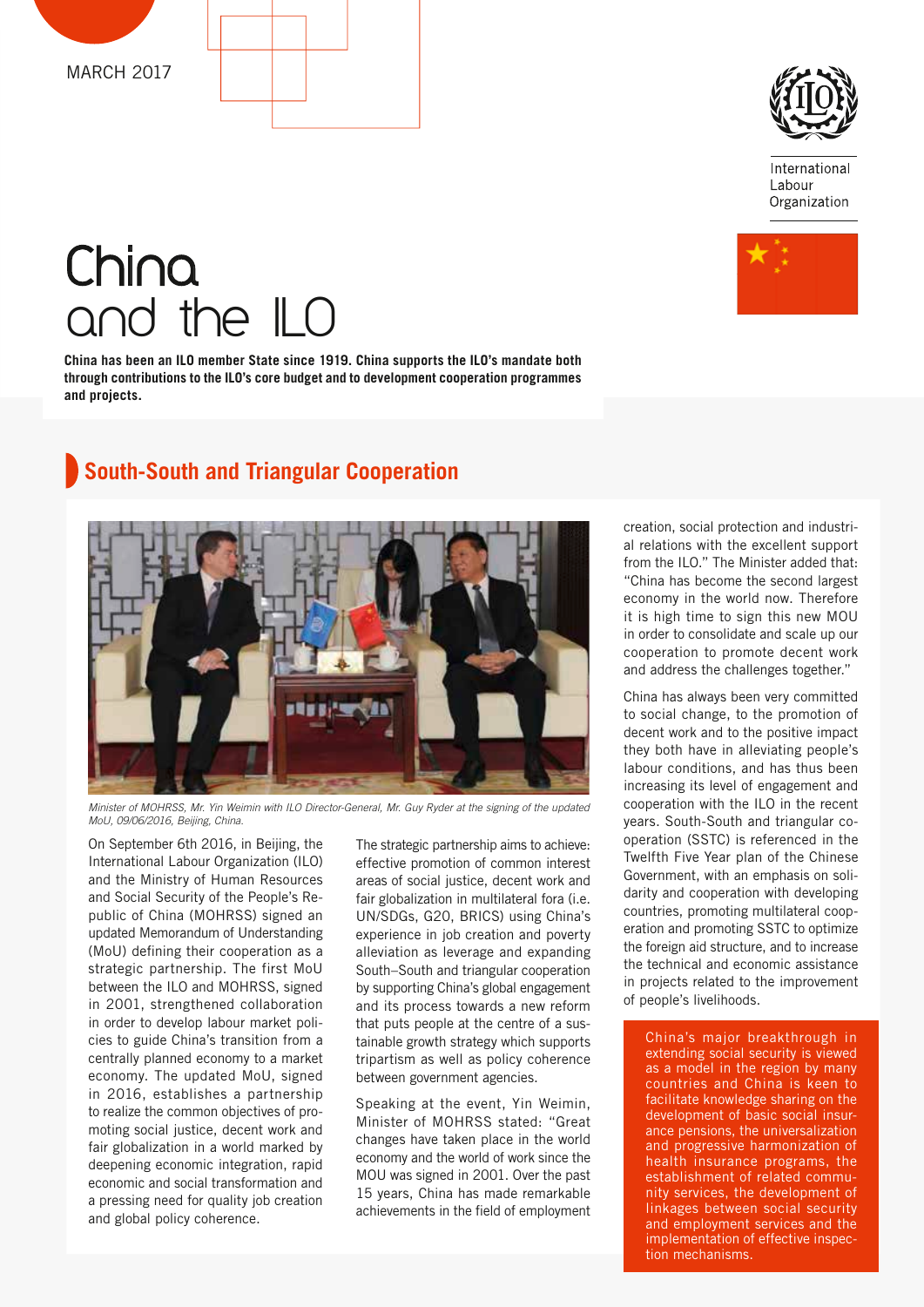## **ILO-MOHRSS PARTNERSHIP AGREEMENT: ILO/CHINA SOUTH-SOUTH COOPERATION PROJECT**

The Partnership agreement that was signed in 2012 and amended in 2016 has for purpose to "Expand Employment Services and Enhance Labour Market Information in Cambodia and Lao PDR" and covers the following:

- Technical assistance on employment services and labour market information system in Cambodia and Lao PDR;
- ILO/China/ASEAN Social Protection Floor Conference held in September  $2016.$
- ILO/China/ASEAN Employment Services Conference, to be held in 2017.

The main purpose of the Project is to improve labour market efficiency and participation by reducing unemployment and enhancing linkages and information flows between job seekers and employers. This has contributed to poverty reduction in Cambodia and Lao PDR and has also been fully consistent with the core elements of the ILO's global Decent Work Agenda that stresses on the creation of productive employment and on skills development which increases the employability of workers, the competiveness of enterprises and the inclusiveness of growth.

Core to this cooperation is its technical assistance, advisory services and sharing of good practices and experiences from China to both Cambodia and Lao PX.

Together with ILO's expertise, and drawing upon a large inventory of practical case studies from Asia and other regions, the Project contributes to more developed human resources and labour market in achieving the economic and social growth and advancing the work envisaged under the 2015 ASEAN Regional Economic Integration agenda.

Along the way, MOHRSS is developing a solid platform for cooperation to exchange and share practices and experiences in the area of employment promotion.

#### **THE ILO AND CHINA - KEY FACTS:**

**1919**: China becomes a founding member of the International Labour Organization.

- **1978**: China's Reform and Opening-up policy lay the groundwork for the gradual development of labour market policies aimed at the strategic goals of employment creation; social protection; social dialogue; and realization of fundamental principles and rights at work.
- **1983**: People's Republic of China resumes its activities in the ILO.
- 1985: ILO Office opens a Country Office in Beijing.
- **2001**: ILO and China sign the first MOU.
- **2012**: ILO and China sign a first South-South Agreement.
- **2013**: China and ILO launch the first South-South Cooperation project on strengthening public employment services and labour market information in Cambodia and Lao PDR.
- **2015**: President Xi announces China's donation of US\$ 2 billion to set up a South-South Cooperation Fund. Actually, China has always been active in South-South cooperation. For instance, China's donation of USD 30 million to the ADB for poverty reduction in 2004 and of USD 35 million in 2008 and of USD 45 million in 2013 are good examples of its commitment.
- **2016**: The 13<sup>th</sup> Five-Year Plan (2016-2020) for the economic and social development of China aims to promote the development of the "One Belt One Road Initiative" and to more actively assist the developing countries in reducing poverty and achieving the SDG goals.
- 2016: ILO and China sign the 2<sup>nd</sup> MOU.

## **ILO DECENT WORK COUNTRY PROGRAMME (DWCP) IN THE PEOPLE'S REPUBLIC OF CHINA 2013 – 2015**

In close consultation with the Ministry of Human Resources and Social Security (MOHRSS), the All-China Federation of Trade Unions (ACFTU) and the China Enterprise Confederation (CEC) along with other relevant ministries and civil society organizations (CSOs), had agreed that the Decent Work Country Programme (DWCP) would provide the framework for the ILO-China partnership between 2013 to 2015, a period that coincided with the final three years of implementation of the China's 12th Five

Year Plan (2011-2015) and of the Asian Decent Work Decade (2006-2015).

The DWCP was aligned with other major priorities identified in the United Nations Development Assistance Framework (UNDAF), namely:

• UNDAF Outcome 1: Government and other stakeholders ensure environmental sustainability, address climate change, and promote a green, low carbon economy.

South-South and Triangular Cooperation (SSTC) is explicitly referenced both by the Chinese Minister of Human Resources and Social Security and the ILO in the Partnership Agreement "for promoting Technical Cooperation with a focus on South-South Cooperation" (2012).

- UNDAF Outcome 2: The poorest and most vulnerable increasingly participate in and benefit more equitably from China's social and economic development.
- UNDAF Outcome 3: China's enhanced participation in the global community brings wider mutual benefits.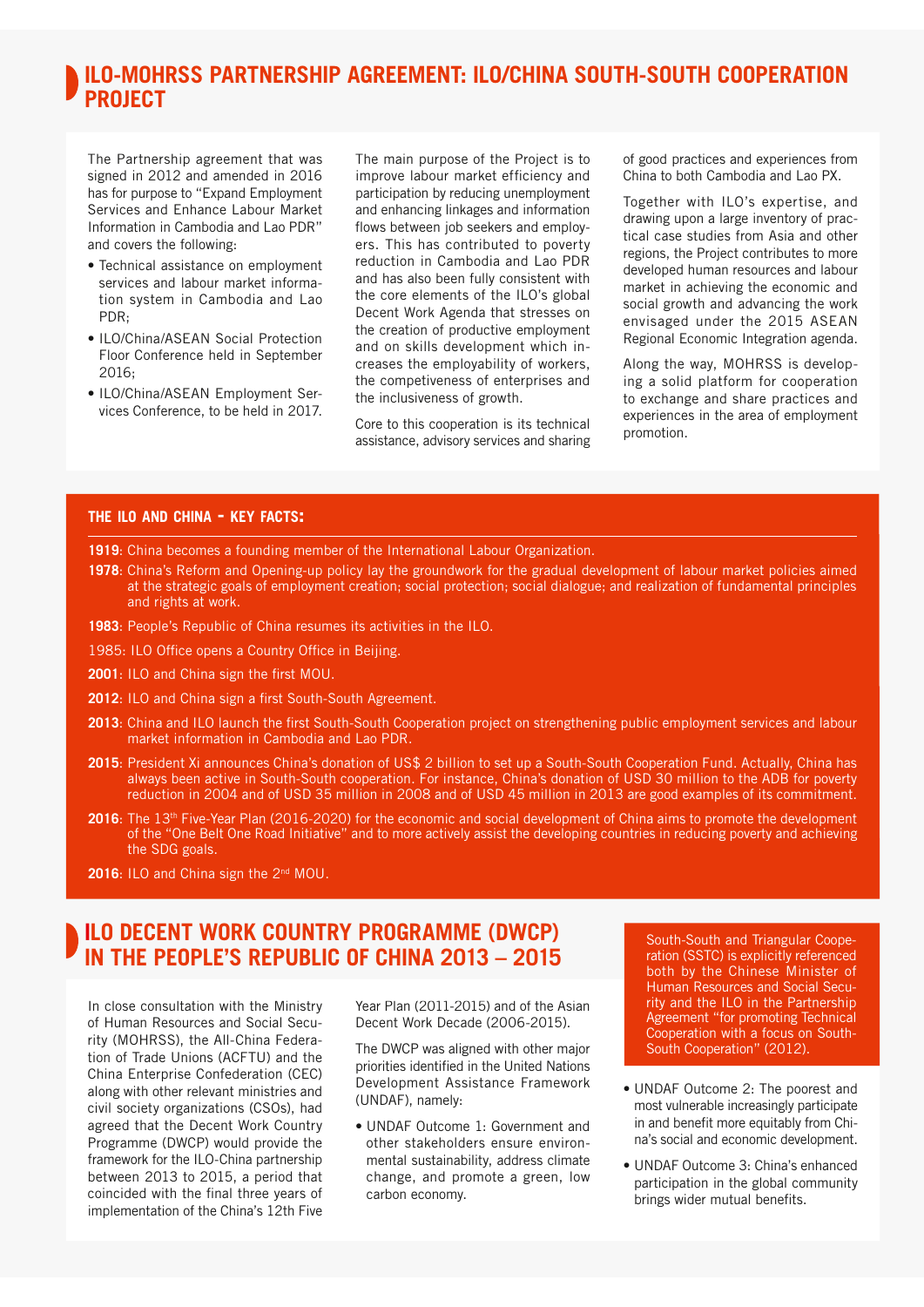# **CHINA- ONE BELT ONE ROAD INITIATIVE**

Under the guidance of sustainable development principles, China has undertaken many South-South and triangular cooperation programs, including regional and sub-regional cooperation such as the "One Belt One Road Initiative".

When the Chinese President Xi Jinping visited Central Asia and Southeast Asia in September and October 2013, he raised the initiative of jointly build-

ing the "One Belt One Road Initiative" which has attracted worldwide attention. At the China-ASEAN Expo in 2013, Chinese Premier Li Keqiang emphasized the need to build the Maritime Silk Road oriented towards ASEAN and to create strategic propellers for hinterland development. Accelerating the construction of the "One Belt One Road Initiative" can not only help promote the

economic prosperity of countries along the "One Belt One Road Initiative", but increase regional economic cooperation, strengthen exchanges and mutual learning between different civilizations, and promote world peace, employment and development. Currently the ILO and the Chinese government are discussing the signing of an agreement under the "One Belt One Road Initiative".

### **CHINA AND THE SUSTAINABLE DEVELOPMENT GOALS: SOUTH-SOUTH COOPERATION SUPPORT**

In September 2016, China has released its national plan for the implementation of the 2030 Agenda for Sustainable Development at the United Nations Headquarter in New York.

As the first national plan specifying various domains and goal-oriented concrete measures, the plan comprehensively expounds China's development policy and China's efforts to help other developing countries to forge ahead the process of global implementation. China also aims to achieve goals in other major areas including agriculture, health, education and economic growth by 2030.

As a responsible developing country, China has actively participated in international cooperation on development and will continue to contribute to South-South Cooperation, Premier Li explained. He also added that the China-initiated assistance fund for South-South Cooperation and the China-UN Peace and Development Fund will formally start operation by the end of the year 2016, adding that China's proposed Academy of South-South Cooperation and Development has also enrolled its first batch of students. In order to support a bigger UN role in the implementation of the Agenda,

"*China will continue to contribute to global development. We will continue to pursue common development and the win-win strategy of opening up. We are ready to share our development experience and opportunities with other countries and welcome them to board China's express train of development so that all of us will achieve common development.*"

(H.E. Xi Jinping President of the People's Republic of China, UN General Assembly, New York, 28 September 2015)

China pledges additional \$100 million in annual aid to UN development agencies in 2020 on top of the amount contributed in 2015, Premier Li said.

## **ALL-CHINA FEDERATION OF TRADE UNIONS (ACFTU) AND THE ILO BUREAU FOR WORKERS ACTIVITIES (ACTRAV)**

#### In promotion of South-South cooperation for the Asia and the Pacific Region

The All-China Federation of Trade Unions (ACFTU) and the International Labour Organization- Bureau for Workers' Activities (ILO-ACTRAV), have jointly identified the following priorities and programmes based on the policies of the ILO and have established a work programme that was carried out by ACTRAV and ACFTU in the Asia/Pacific region during the period of 2014-2015. The priorities that were taken in account were the following:

- Union building and development;
- Promotion of employment opportunities through the influence of government policies, tripartite discussions and negotiations with employers;
- Improvement of industrial relations through enactment and the implementation of appropriate labour laws and the establishment of relevant structures through the awareness and promotion of international labour standards;
- Promotion of a healthy and safe working environment;
- Provision of necessary assistance to migrant workers;
- Promotion of the ILO Decent Work Agenda;
- Strengthening union education and training;
- Promotion of South-South and triangular cooperation between workers from ASEAN countries

The objectives of this Public-Private Partnership (PPP) were to:

- **1.** Plan and organize 9 regional seminars jointly held between ACTRAV and ACFTU on selected topics, held in the region during the 2014-15 period.
- **2.** Organise a seminar on wage setting, held in China by ACFTU –ACTRAV Turin (Jointly funded and organized) in 2014.
- **3.** Develop greater cooperation amongst unions in the region and create better understanding of union development and restructuring in the region.
- **4.** Foster communication capacities and skills within trade unions and between trade unions.